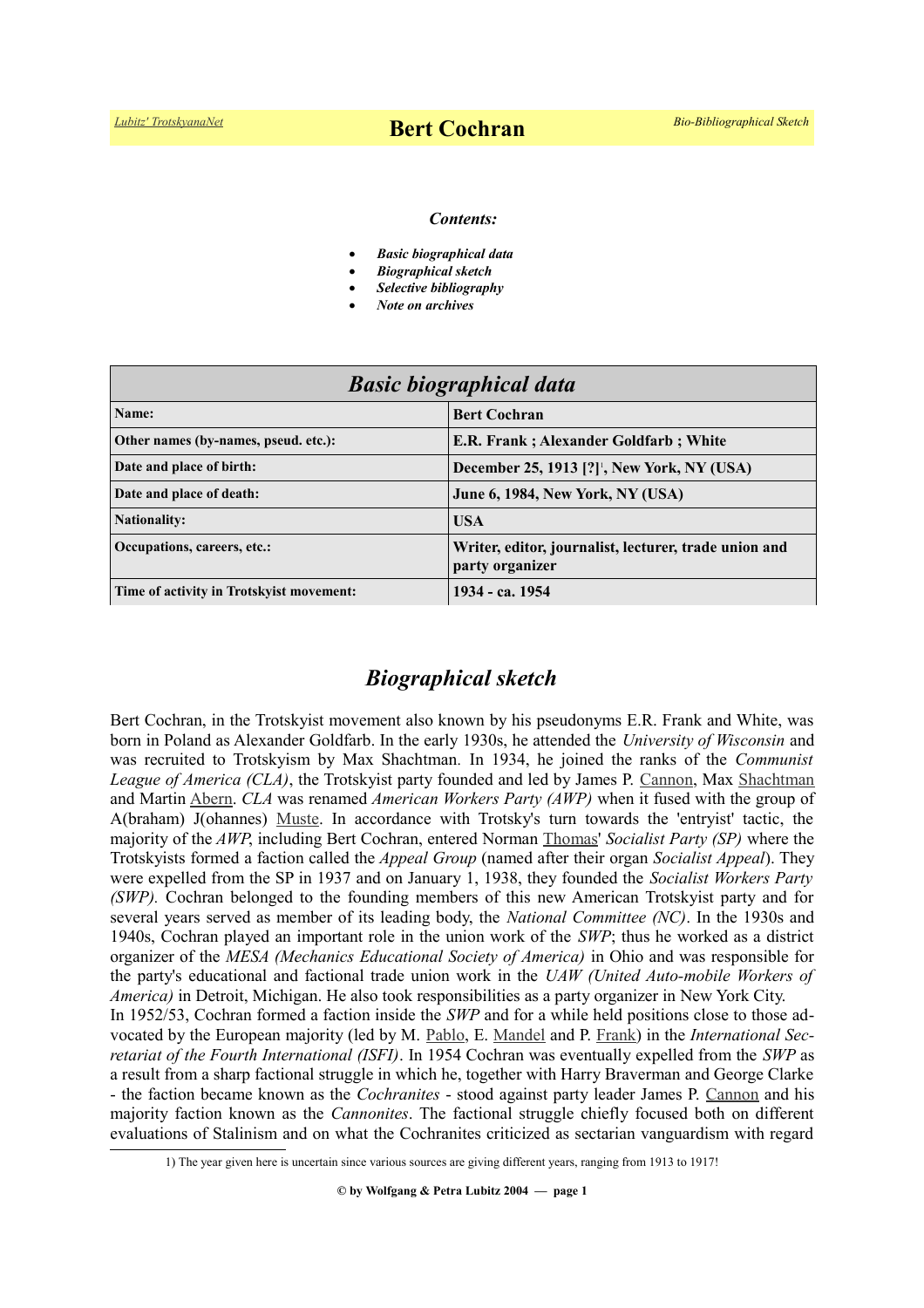to the *SWP*. By this bitter split, the *SWP* not only lost Cochran and some other talented *NC* members but also a good deal of its working class militants, particularly in the Detroit and Cleveland areas. Together with Harry [Braverman](https://en.wikipedia.org/wiki/Harry_Braverman) and round about 100 other expellees, Cochran founded the *Socialist Union* and launched a magazine which was called *The American Socialist*; it ran from 1954 to 1959 (totally 38 issues were published). More or less dropping from active politics and repudiating factionalism and vanguardism, Cochran from 1954 to the end earned his living as a free-lance writer and journalist and as a lecturer in the fields of politics, socialism, unionism and contemporary American history. He wrote several books, amongst them biographies on Truman and Stevenson (see bibliography below) and contributed several articles to the *Monthly Review* and other independent socialist journals as well as to *The American Socialist*; he also contributed to *The Washington Post*, *The Nation* and *The Progressive*. Cochran taught at the *New School for Social Research* (New York City) and at *SUNY*'s *(State University of New York) Empire State College*; he was also a senior fellow at *Columbia University's Research Institute on International Change*.

Cochran died of cancer on June 4, 1984. He was survived by his wife Cynthia Cochran (b. Copeland, 1923-2006), the sister of Vince (Vincent B.) [Copeland,](http://www.nytimes.com/1993/06/10/obituaries/vincent-copeland-77-is-dead-led-anti-war-protests-in-1960-s.html) founder and long-time leader of the *Workers World Party*, a dissident group which had emerged from the *SWP*.

### *Selective bibliography* [2](#page-1-0)

#### *Selective bibliography: Books/pamphlets authored by Cochran*

Adlai Stevenson : patrician among the politicians. - New York, NY : Funk & Wagnalls, 1969. - 424 pp. The cross of the moment. - New York, NY : Macmillan, 1961. - 267 pp.

Harry Truman and the crisis presidency. - New York, NY : Funk & Wagnalls, 1973. - 432 pp.

Labor and communism : the conflict that shaped American unions. - Princeton, NJ : Princeton Univ. Pr., 1977. -XIV, 394 pp.

Prospects of American radicalism. - New York, NY : American Socialist Publications, 1954. - 15 pp. The war system. - New York, NY : Macmillan, 1965. - IX, 274 pp. Welfare capitalism and after. - New York, NY : Schocken, 1984. - XV, 227 pp.

#### *Selective bibliography: Books/pamphlets and journals (co-)edited by Cochran*

American labor in midpassage / Bert Cochran, ed. - New York, NY : Monthly Review Pr., 1959. - XI, 196 pp. The American Socialist (New York, NY) [ISSN 0517-4872] <TSB 0024> Fourth International (New York) <TSB 0532>

### *Selective bibliography: Books, collections, journals, bulletins to which Cochran contributed*

American radicals : some problems and personalities / Harvey Goldberg, ed. - New York, NY [etc.] : Monthly Review Pr., 1957. - X, 308 pp. - (Modern reader paperbacks) [& later ed.]

The American Socialist (New York, NY) [ISSN 0517-4872] <TSB 0024>

Bulletin du Secrétariat Européen de la IVe Internationale (Paris?) <TSB 0210>

Bulletin intérieur / Secrétariat International de la IVe Internationale (Paris) <TSB 0542>

Class, party, and state and the Eastern European revolution. - New York, NY : Nat. Education Dept., Socialist Workers Party, 1969. - 61 pp. - (Education for socialists)

<span id="page-1-0"></span><sup>2)</sup> TSB item numbers (e.g. <TSB 0716>) refer to Lubitz' *Trotskyist Serials Bibliography*, München [etc.] : Saur, 1993, which is out of print but [available as PDF file](https://www.trotskyana.net/LubitzBibliographies/Serials_Bibliography/serials_bibliography.htm#PDF) within the framework of the *Lubitz' TrotskyanaNet* website. In TSB you can find detailed descriptions of the respective Trotskyist journals, newsletters, bulletins and the like.